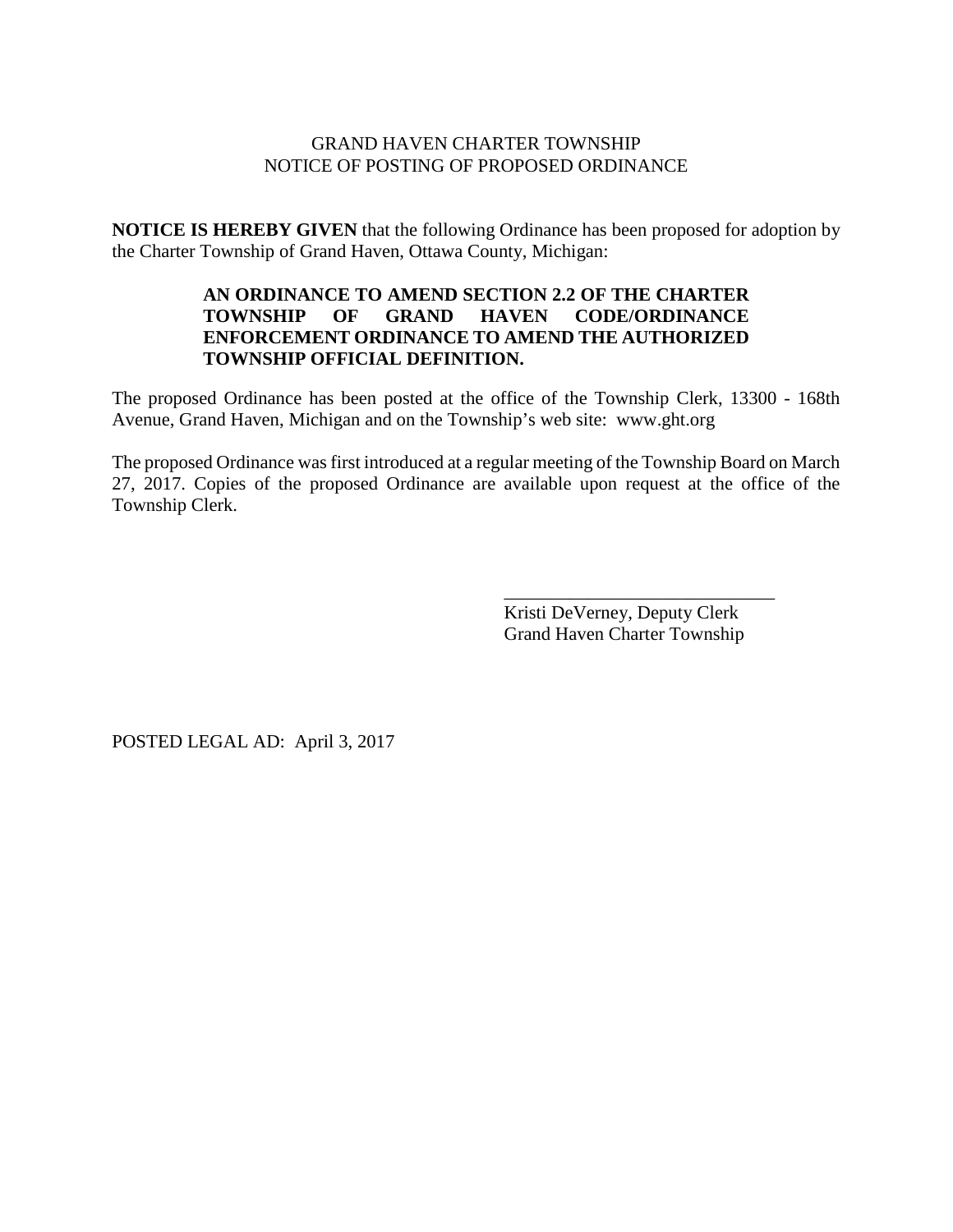## **ORDINANCE NO. \_\_\_\_\_**

## **CODE/ORDINANCE ENFORCEMENT AMENDMENT ORDINANCE GRAND HAVEN CHARTER TOWNSHIP**

AN ORDINANCE TO AMEND SECTION 2.2 OF THE CHARTER TOWNSHIP OF GRAND HAVEN CODE/ORDINANCE ENFORCEMENT ORDINANCE TO AMEND THE AUTHORIZED TOWNSHIP OFFICIAL DEFINITION.

GRAND HAVEN CHARTER TOWNSHIP, COUNTY OF OTTAWA, AND STATE OF MICHIGAN, ORDAINS:

Section 1. Definitions. Section 2.2 of the Code/Ordinance Enforcement Ordinance shall be restated in its entirety as follows.

> 2. "Authorized Township Official" means a police officer, a Code Enforcement Officer, or other personnel of the Charter Township of Grand Haven authorized by this Ordinance or any Ordinance to issue municipal civil infraction citations or municipal civil infraction violation notices.

Section 2. Effective Date. This Ordinance was approved and adopted by the Township Board of the Charter Township of Grand Haven, Ottawa County, Michigan, on after introduction and a first reading on March 27, 2017, and after posting and publication following such first reading as required by Michigan Act 359 of 1947, as amended. This Ordinance shall be effective on \_\_\_\_\_\_\_\_\_\_\_\_\_\_\_, which date is 30 days after adoption of the Ordinance.

Mark Reenders Laurie Larsen Township Supervisor Township Clerk

**CERTIFICATE**